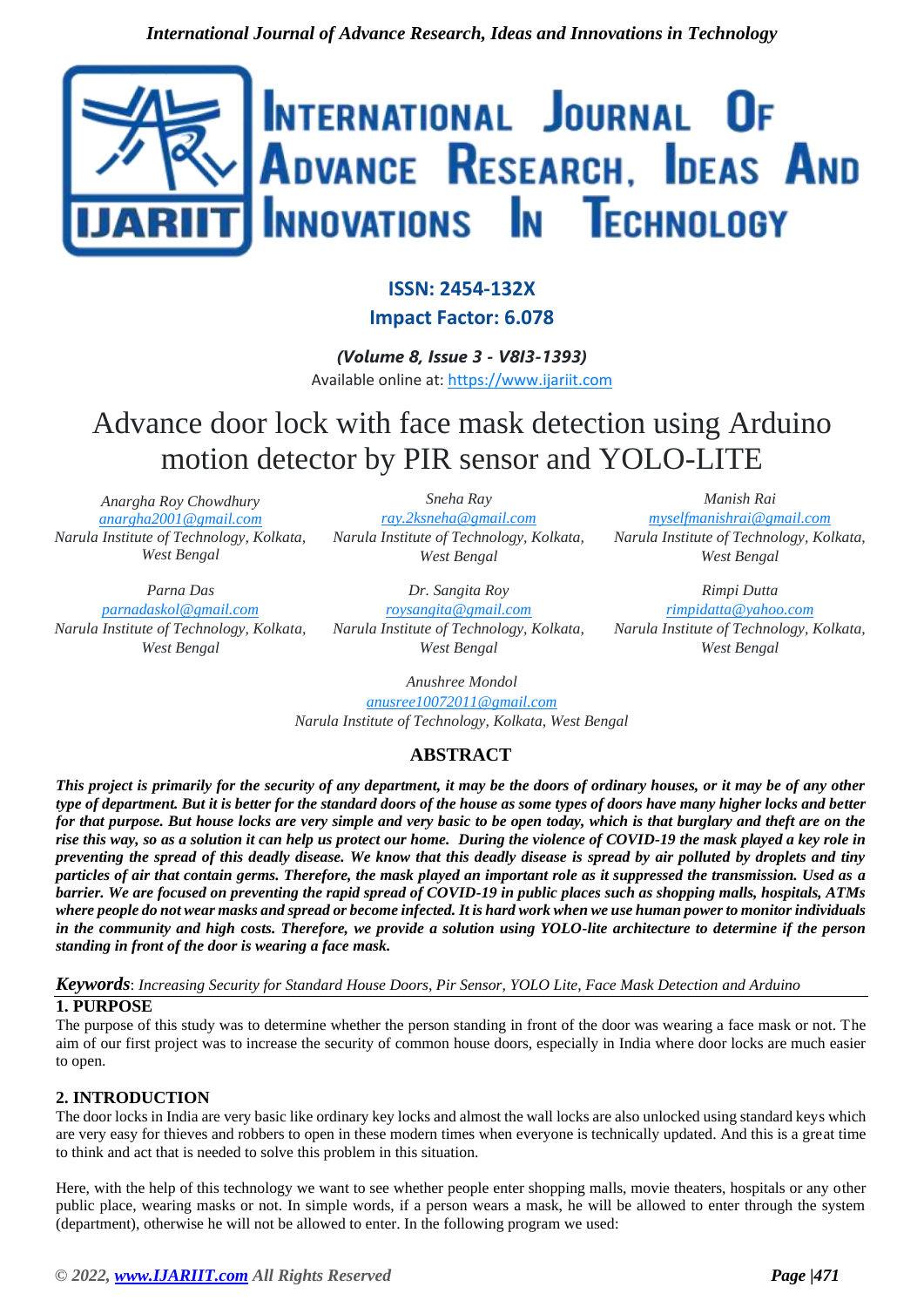**YOLO-Lite -** YOLO-Lite is used for real-time real-time purposes. It is widely used to obtain items (here a facemask), whether the dignitary wears a face mask or not.

**Anaconda -** We used Spyder IDE, an Integrated Development Area to code the proposed project.



**Fig 1 Statistics of theft and robbery in India**



**Fig 2 face mask was obtained using a smart door key with YOLO-lite**



**Fig 3- New Circuit Model Block diagram Flow chart**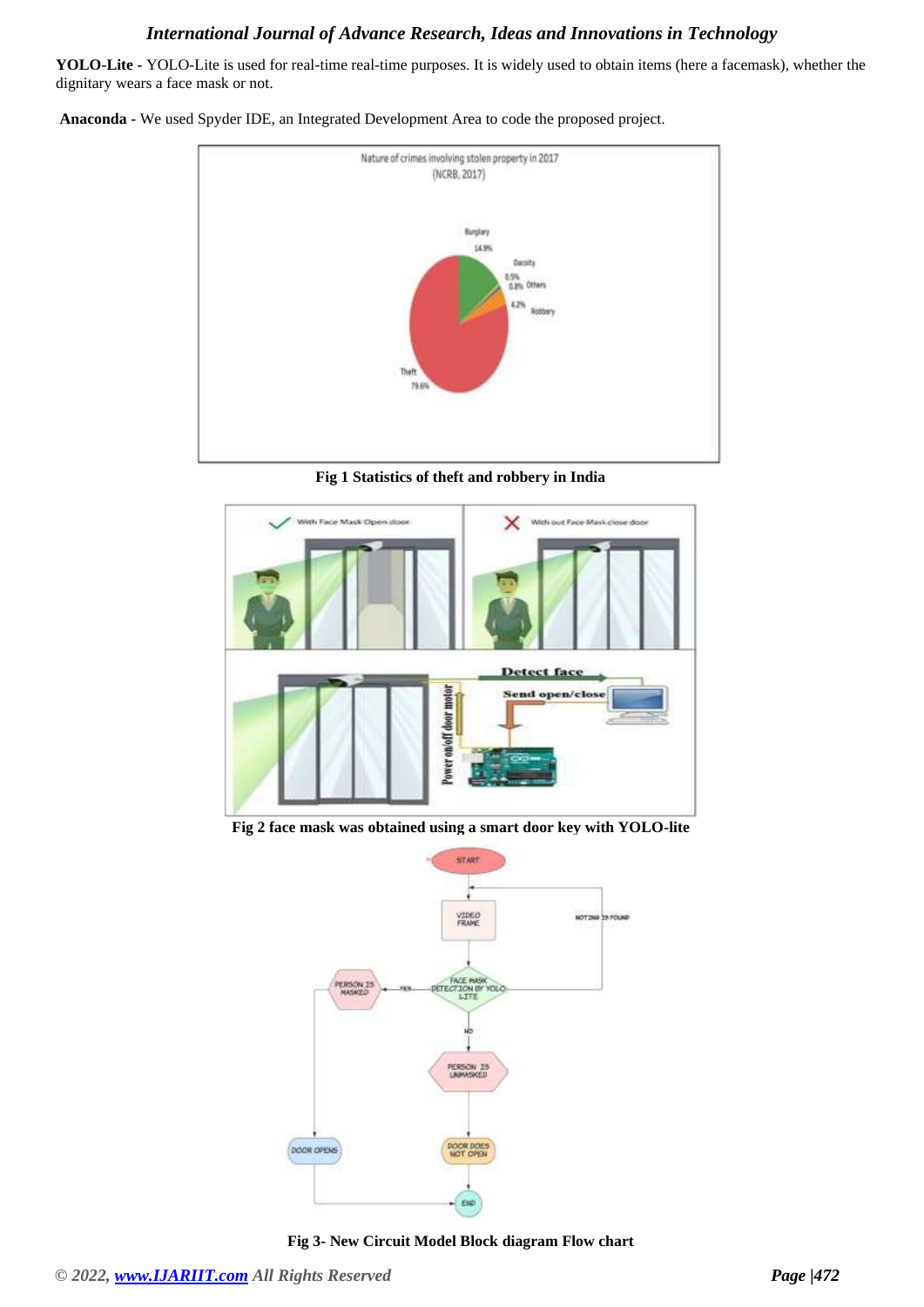#### **2.1 Proposed Procedure**

Automatic Door Opener System is a simple project based on PIR Sensor and Arduino, where the door opens and closes automatically after finding a person or object.

More or less, we have all seen Automatic Door Opener Systems in supermarkets, cinemas, hospitals etc. there, as soon as one approaches the door, the door opens its slides. And after a few seconds, the door slides backwards. Such automatic door systems are very useful as there is minimal wastage of air conditioning. Therefore, to understand the power of this concept, we have used the simple method Automatic Door Opener System uses Arduino and PIR Sensor.

Face detection - also called face detection - is a computer-based artificial intelligence (AI) technology used to identify people's faces in digital images. Visual aids can be used in a variety of fields - including security, biometrics, law, entertainment and personal security - to provide real-time surveillance and tracking.



**Figure 2.1-Preliminary Drawing of the Proposed System Block**



**Figure 2.2-The new block is a diagram of the proposed plan**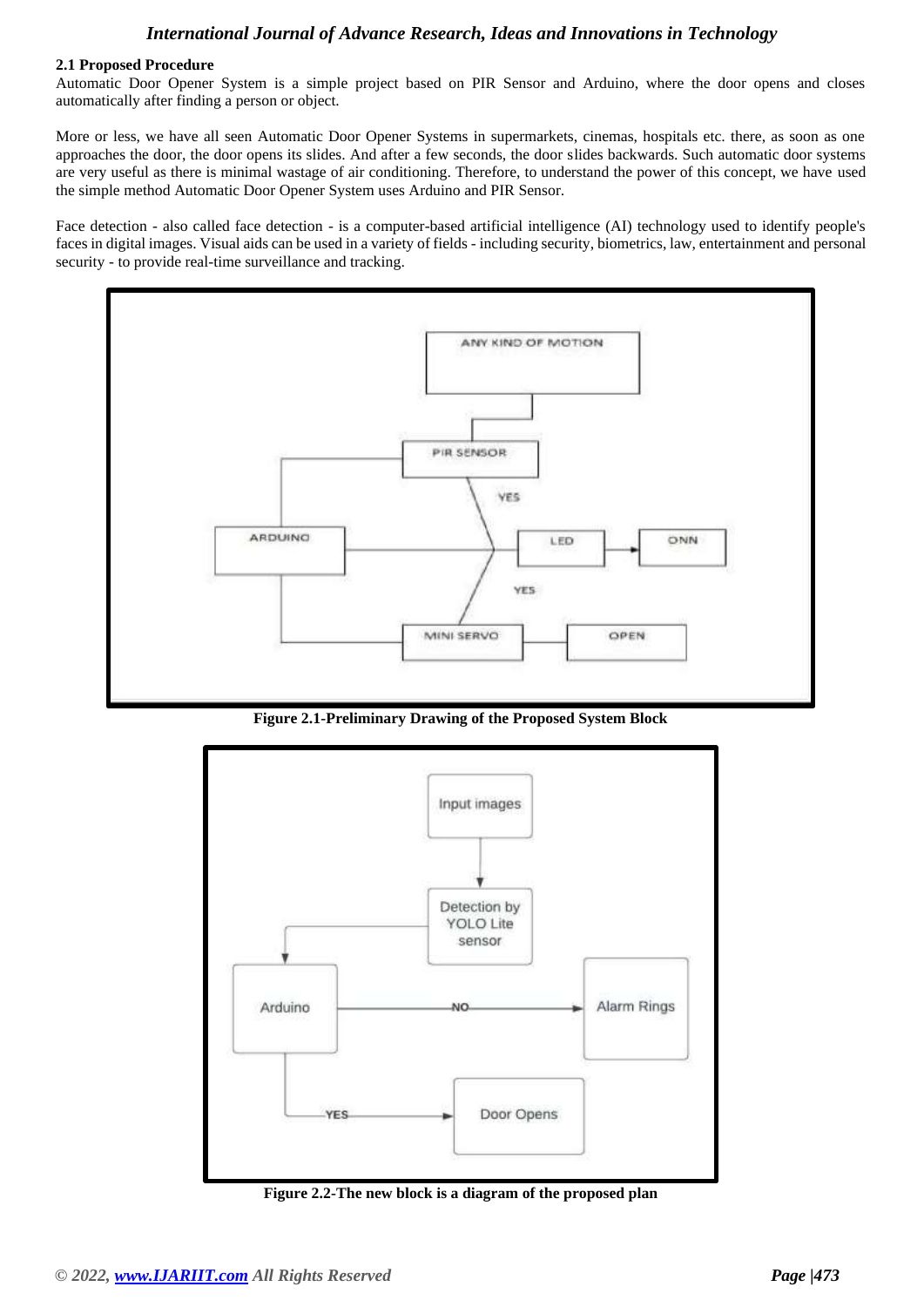#### **2.1.1 Requirements for the previous project**

- Arduino.
- Bread board.
- Service.
- PIR sensor.
- Led.
- The opponent.

#### **2.1.2 Requirements for a New Project**

- Camera
- Electric door lock
- Buzzer
- Transistors
- Cables and connectors
- Diodes
- The opponent
- Capacitors
- PCBs and Breadboards
- LED
- Transformer / Adapter
- Press Buttons
- IC
- IC Shockets
- Change

#### **2.2 Required field in the software component: In this research project, we used Python as a programming language and used Spyder IDE (Integrated Development Area) to code the proposed project.**

#### **2.3 Conduct of Work**

Operating the Automatic Door Opener System using Arduino and PIR Sensor is very easy. This project can be considered as an extension of the Arduino PIR Sensor Tutorial and the Arduino L298N DC Motor Control Tutorial.

If the PIR sensor detects any human movement, its data output pin will be HIGH. Since this PIN is connected to the Arduino, it will detect this HIGH signal and understand that someone is approaching the door.

Arduino then quickly opened the L298N Motor Driver module to unlock the door. After some time (about 2 to 5 seconds on this project), Arduino will reopen the Motor Drive to close the door.

First, we will need to build a neural network model with TensorFlow and train it in the database of both people wearing a face mask and people who do not use it.

Here, you will create a face recognition algorithm that will be able to detect masks on people's faces using a trained model in the previous step.

Finally, we will need to add a simple Serial Command to the algorithm to find a facemask that will order Arduino to turn on or off the LED based on the acquisition mode.

#### **3. CODING**

We have written the following code for our proposed project.

```
Code that performs locking:
private async Task LockDoor()
{
 MultiPinConfig multiPinConfig = new MultiPinConfig();
```
MultiPinConfig.AddPinState(DigitalPins.D0, DigitalStates.High); //Lock Signal multiPinConfig.AddPinState(DigitalPins.D3, DigitalStates.Low); //Unlock Signal

await myBolt.DigitalMultiWrite(multiPinConfig);

multiPinConfig = new MultiPinConfig $($ ); multiPinConfig.AddPinState(DigitalPins.D0, DigitalStates.Low); //Lock Signal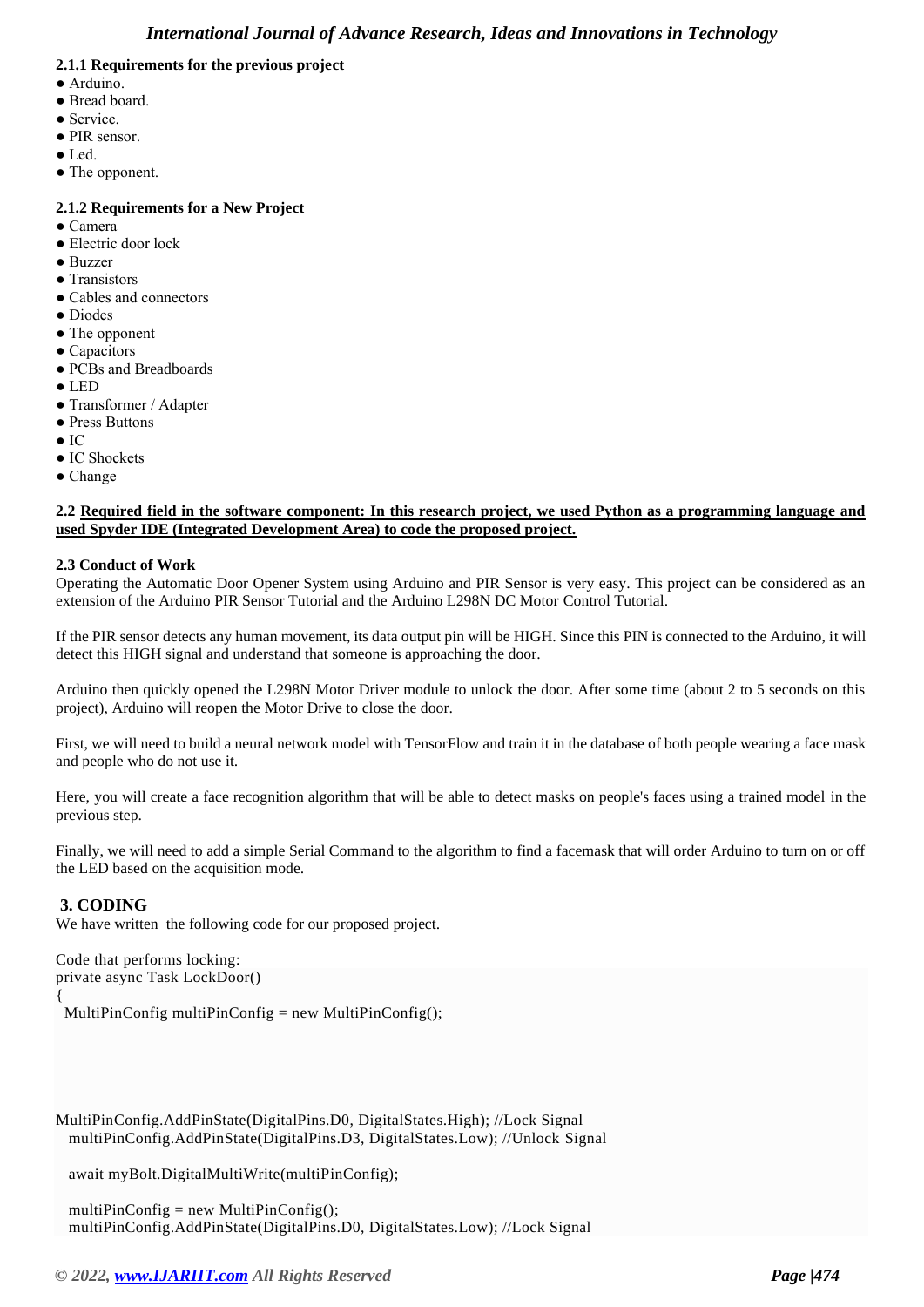multiPinConfig.AddPinState(DigitalPins.D3, DigitalStates.Low); //Unlock Signal

 await myBolt.DigitalMultiWrite(multiPinConfig); } Code that performs unlocking: private async Task UnlockDoor() { MultiPinConfig multiPinConfig = new MultiPinConfig $($ ); multiPinConfig.AddPinState(DigitalPins.D0, DigitalStates.Low); //Lock Signal multiPinConfig.AddPinState(DigitalPins.D3, DigitalStates.High); //Unlock Signal await myBolt.DigitalMultiWrite(multiPinConfig); multiPinConfig = new MultiPinConfig $()$ ; multiPinConfig.AddPinState(DigitalPins.D0, DigitalStates.Low); //Lock Signal multiPinConfig.AddPinState(DigitalPins.D3, DigitalStates.Low); //Unlock Signal await myBolt.DigitalMultiWrite(multiPinConfig); } Code that adds and saves the face information: //Converting image to base64 string and adding it to the list. ImageDataList.Add(ImageToBase64((Image)PreviewBox.Image.Clone())); //Adding name of the face to the list NameList.Add(FaceNameTextBox.Text.Trim()); //Saves the face image data as a base encoded string, along with its name Properties.Settings.Default.Base64ImageData = ImageDataList; Properties.Settings.Default.FaceNames = NameList; Properties.Settings.Default.Save(); Code that removes a face information: //Removing face information at specified position in the list NameList.RemoveAt(e.RowIndex);

```
ImageDataList.RemoveAt(e.RowIndex);
```
//Saving the the list after removal of a face Properties.Settings.Default.FaceNames = NameList; Properties.Settings.Default.Base64ImageData = ImageDataList; Properties.Settings.Default.Save();

The code that does this comparison looks something like this: WebClient client = new WebClient();

byte[] response = client.UploadValues("https://api-us.faceplusplus.com/facepp/v3/compare", new NameValueCollection()

```
 { "api_key", FPP_API_KEY },
   { "api_secret", FPP_API_SECRET },
    "image_base64_1", face1Base64},
   { "image_base64_2", face2Base64}
  \});
});
```
{

string confidence = JObject.Parse(System.Text.Encoding.UTF8.GetString(response))["confidence"].ToString(); Here's the code that'll run continuously on the bell listening thread: while (ListenForBell)

```
{
  Response R = await myBolt.DigitalRead(DigitalPins.D4);
  if (R.Value == "1") {
      RingBell_Click(null, null);
      Thread.Sleep(2000);
```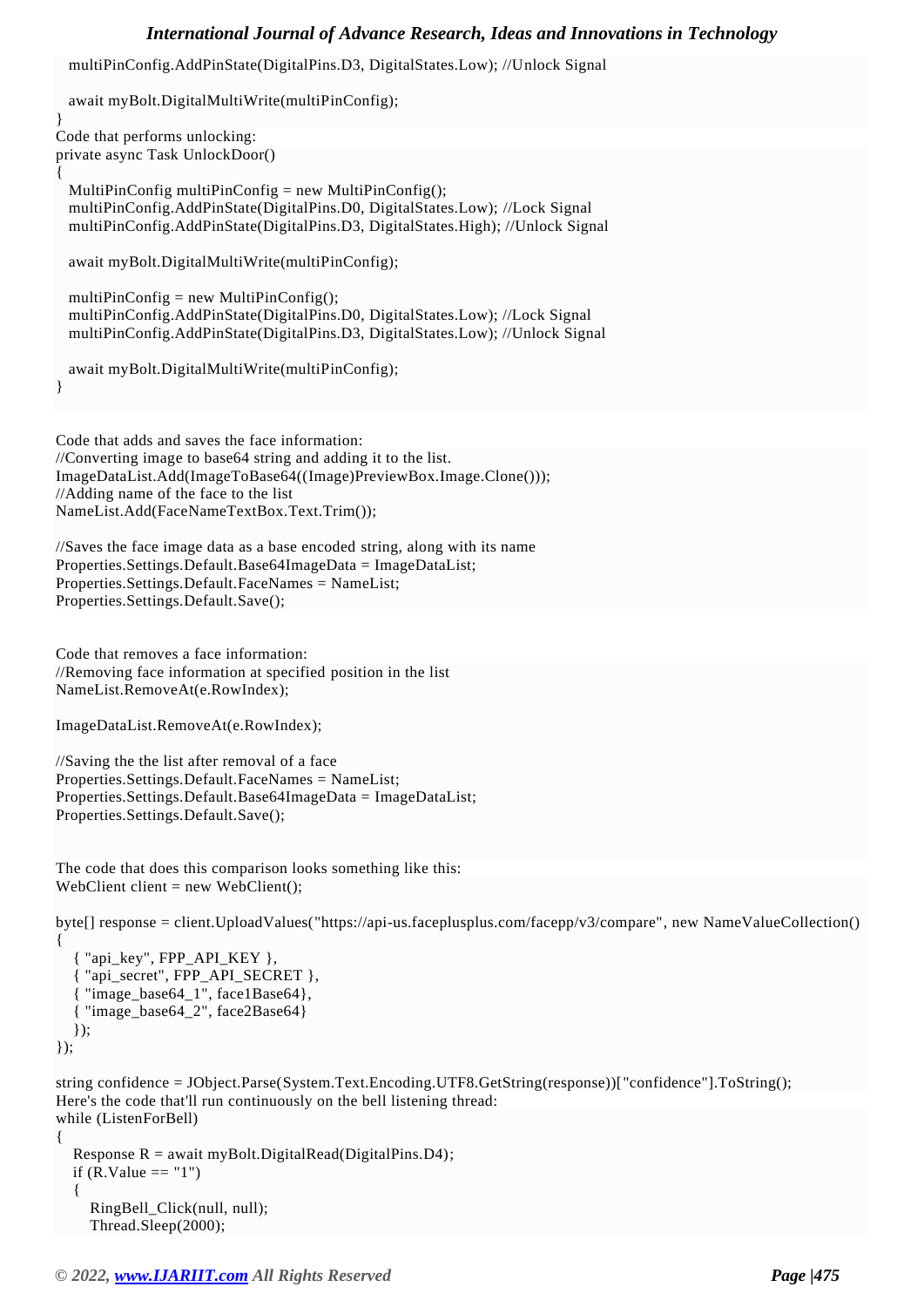} Thread.Sleep(2000);

Arduino Code:

}

#include <Servo.h>

#define ServoPin 4 #define LockSignalPin 2 #define UnLockSignalPin 3 #define BellButtonPin 5

#define LockButtonPin 8 #define RingBellSignalPin 6 #define BuzzerPin 7 #define GreenLedPin 9 #define RedLedPin 10

Servo myServo;

void setup()

```
{
```

```
 pinMode(LockSignalPin, INPUT);
 pinMode(UnLockSignalPin, INPUT);
 pinMode(BellButtonPin, INPUT);
 pinMode(LockButtonPin, INPUT);
```
 pinMode(BuzzerPin, OUTPUT); pinMode(RedLedPin, OUTPUT); pinMode(GreenLedPin, OUTPUT); pinMode(RingBellSignalPin, OUTPUT);

```
 digitalWrite(RedLedPin, LOW);
 digitalWrite(GreenLedPin, LOW);
 digitalWrite(RingBellSignalPin, LOW);
```

```
 myServo.attach(ServoPin);
 Serial.begin(9600);
```
void loop()

{

}

```
 int lockButton, lock, unlock, bell;
 char snum[5];
```

```
 lock = digitalRead(LockSignalPin);
unlock = digitalRead(UnLockSignalPin);
```

```
 // Check if lock signal from Bolt is HIGH
if(lock == HIGH) {
   // Turn motor to locked position
```

```
 myServo.write(120);
```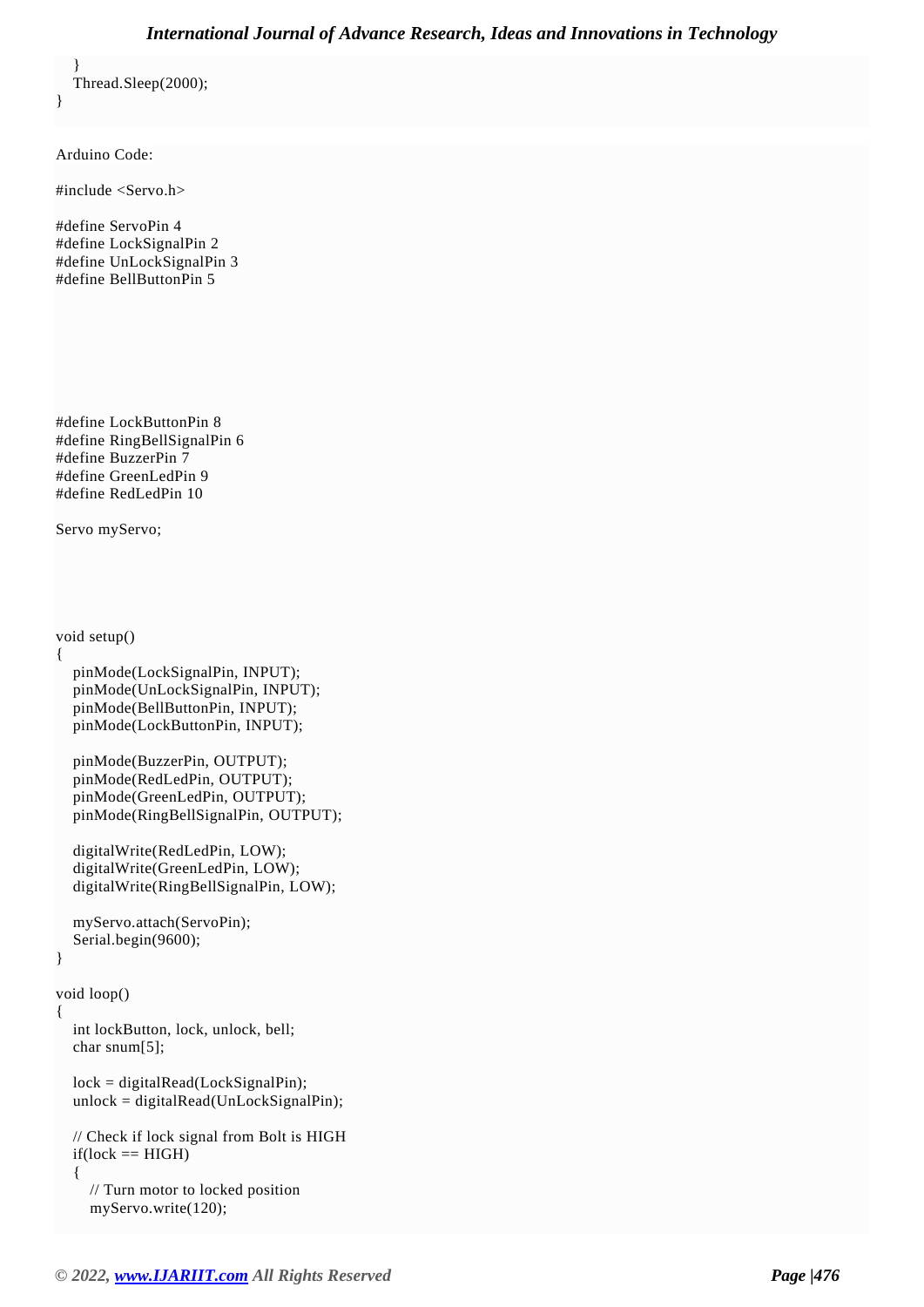// Set LED indications digitalWrite(GreenLedPin, LOW); digitalWrite(RedLedPin, HIGH);

```
 // Buzz locking sound
  digitalWrite(BuzzerPin, HIGH);
  delay(1000);
  digitalWrite(BuzzerPin, LOW);
```
 delay(1000); } // Check if unlock signal from Bolt is HIGH else if(unlock  $==$  HIGH) { // Turn motor to unlocked position myServo.write(0);

```
 // Set LED indications
   digitalWrite(GreenLedPin, HIGH);
   digitalWrite(RedLedPin, LOW);
   delay(2000);
 }
```

```
 bell = digitalRead(BellButtonPin);
if(bell == HIGH) // User pressed bell ring betton
 {
   // Signal Bolt that ring button was pressed
   digitalWrite(RingBellSignalPin, HIGH);
   // A calling bell sound pattern !
   digitalWrite(BuzzerPin, HIGH); 
   delay(100);
   digitalWrite(BuzzerPin, LOW);
   delay(20);
   digitalWrite(BuzzerPin, HIGH);
```

```
 delay(200);
 digitalWrite(BuzzerPin, LOW);
 delay(100);
 digitalWrite(BuzzerPin, HIGH);
delay(100);
 digitalWrite(BuzzerPin, LOW);
 delay(20);
 digitalWrite(BuzzerPin, HIGH);
 delay(200);
 digitalWrite(BuzzerPin, LOW);
 delay(1500);
```
 // Turn off the signal digitalWrite(RingBellSignalPin, LOW);

}

```
 lockButton = digitalRead(LockButtonPin);
 if(lockButton == HIGH) // User pressed lock betton
 {
```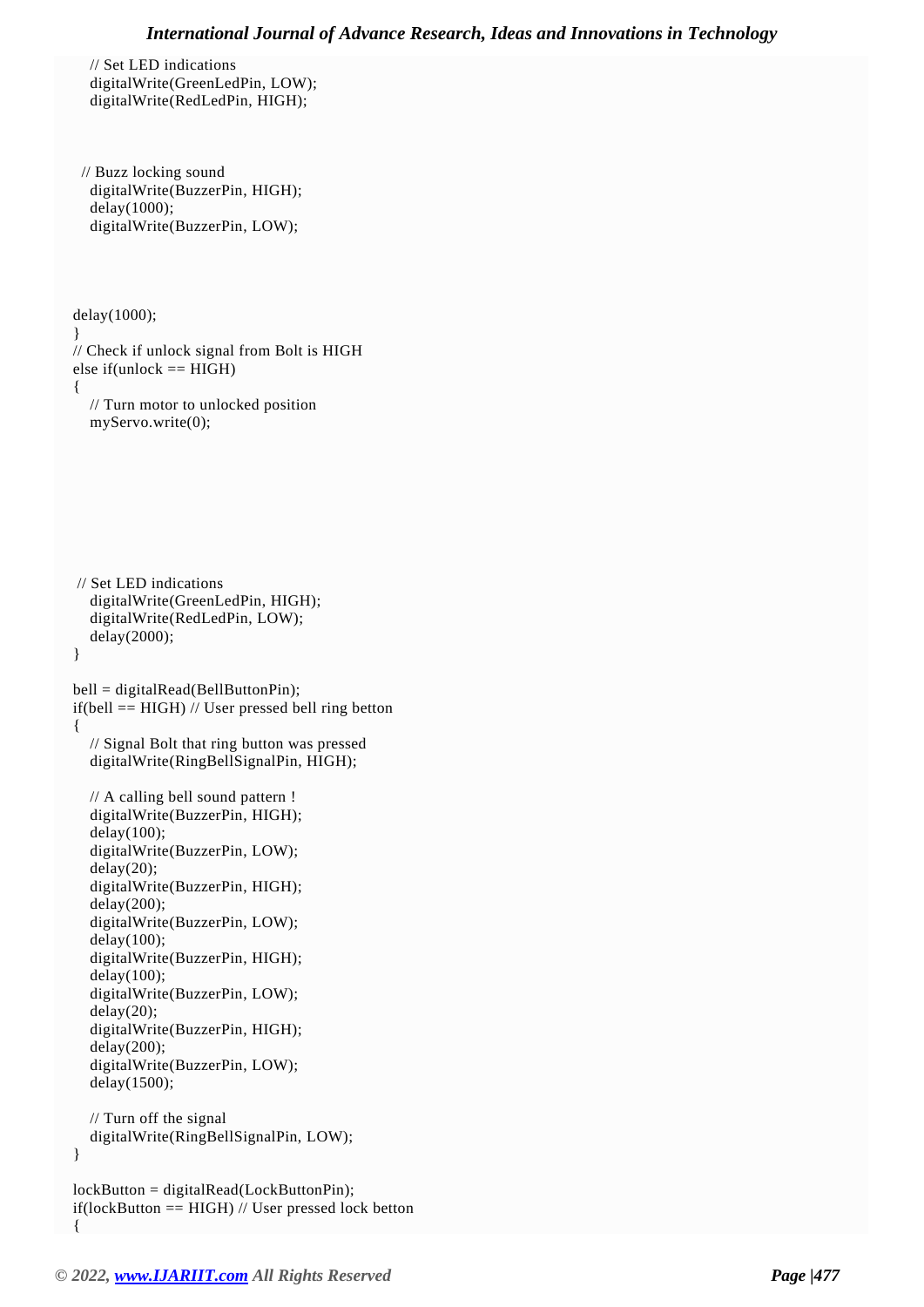// Turn motor to locked position myServo.write(120);

 // Set LED indications digitalWrite(GreenLedPin, LOW); digitalWrite(RedLedPin, HIGH);

 // Buzz locking sound digitalWrite(BuzzerPin, HIGH); delay(1000); digitalWrite(BuzzerPin, LOW);

 } }



**Fig 4. Output System: Face mask detection and effect and percentage of speculation.**



**Fig 5. Earlier Circuit diagram**



*Fig 6. New circuit Diagram (for face mask detection)*

## **4. APPLICATIONS**

● Arduino based Automatic Door Opener System is a very useful project as it helps you understand the concept of these automatic door opening systems and how they work.

● These programs are now being used on many social networks, such as shopping malls, theaters, and hospitals.